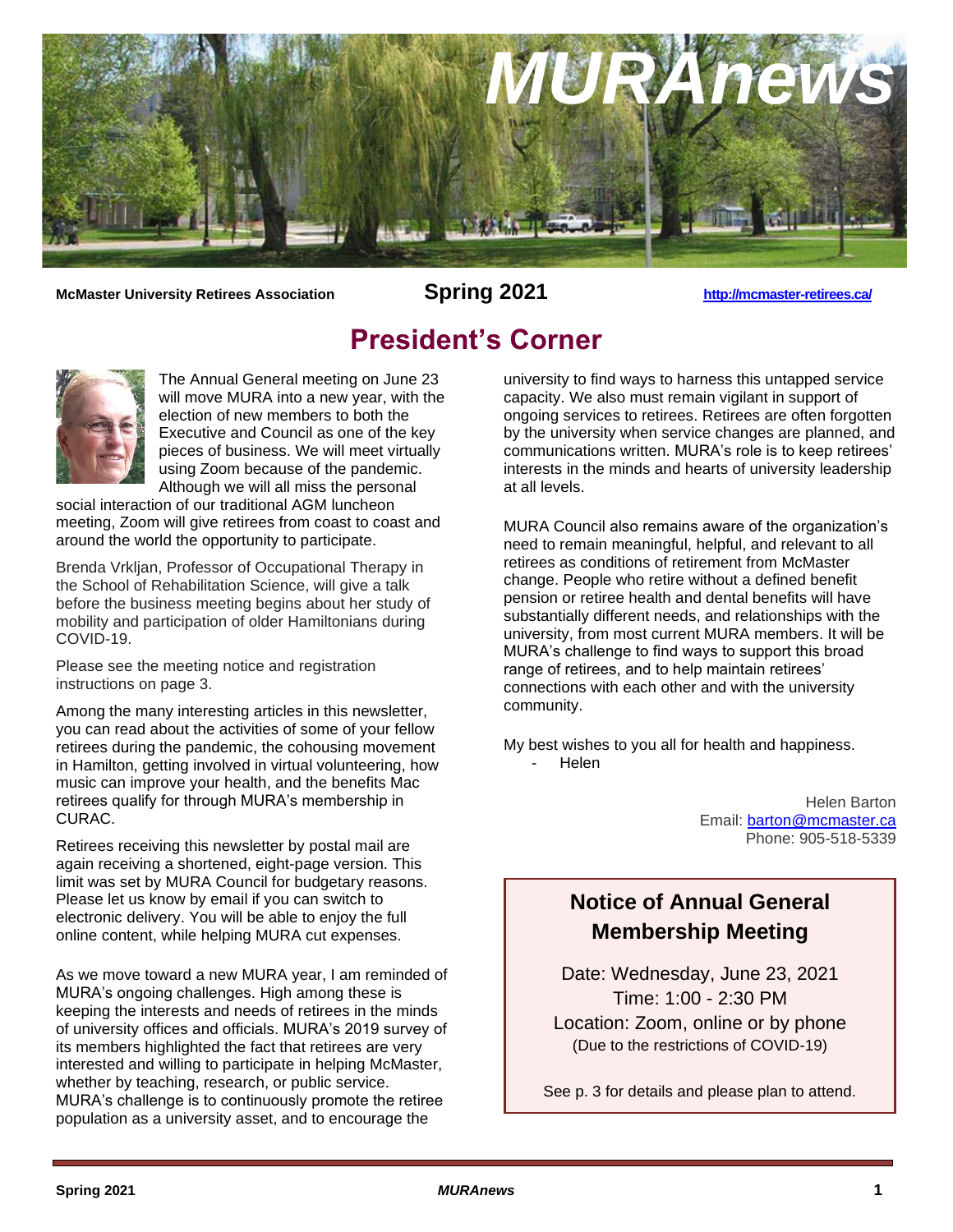# **Volunteer Opportunities**

## **Don't want to volunteer alone? Sign up with a friend.**

Are you looking for an opportunity to volunteer remotely? Visit the Hamilton Public Library's [volunteer opportunity](https://www.hpl.ca/volunteer-opportunities) page to learn about GritLIT and Newcomer Learning Centre Online Tutoring.

**GritLIT** is looking for volunteers to read to residents of Hamilton long-term care facilities via Zoom, for 40-50 minutes per visit. See the [GritLIT](https://www.gritlit.ca/volunteer) website for more information, qualifications, and to register.

#### **Newcomer Learning Centre Online Tutoring**

This program provides English language learning through video/audio chats twice per week, for one hour each session. Visit the [Learning Centre](https://www.hpl.ca/volunteer/newcomer-learning-centre-online-tutoring) website for more information, qualifications, and to complete an online application.

# **News from MURA**

## **Retirees in the News**

*By Mary Johnston*

### **Ronald Bayne**

Professor Emeritus Ronald Bayne, one of Canada's first geriatricians, spent much of his long career in medicine as a passionate advocate for better care for the elderly. At age 98, he turned his advocacy to another cause critical to the elderly: planning the end of life.

Before his medically assisted death, Dr. Bayne shared his story with the media and produced a compelling 12-minute [video](https://vimeo.com/511268822) urging seniors and their families to take control of the end of their lives. "I want the vast majority of the population, and seniors in particular, to realize that they have far more control at the end than they realize they do. Every Canadian has the right to control their own bodies. There's no question about it. You are legally entitled, should be able to control your own end of life." Drawing on his extensive experience in health care, he reflects on death and dying, provides insight into the fear of death, and encourages planning for the final stage of life with family. He also urges seniors and their families to insist on and advocate for better long-term care.

To find out more about Dr. Bayne and this thought-provoking video, visit *[Professor Emeritus Has Last Words on Death](https://dailynews.mcmaster.ca/articles/professor-emeritus-has-last-words-on-death-and-dying/)  [and Dying](https://dailynews.mcmaster.ca/articles/professor-emeritus-has-last-words-on-death-and-dying/)*.

#### **Sue Baptiste and Sheila Sammon**

McMaster's Paul R. MacPherson Institute for Leadership, Innovation and Excellence in Teaching will mark its 50th anniversary in 2022 — one of the first teaching centres in Canada to reach that milestone.

To celebrate, the Institute is putting together a collection of articles submitted by McMaster alumni, students, staff, and faculty: *Reflections on Teaching and Learning at McMaster: 50 Years of Stories*. The book will identify important milestones, trends, developments, and achievements in teaching and learning at McMaster. *50 Years of Stories* will be edited by Post-doctoral Fellow Alise de Bie, Professor Emerita Sue Baptiste, Associate Professor Cathy Grisé and Professor Emerita Sheila Sammon. To find out more, go to *[The Daily News](https://dailynews.mcmaster.ca/articles/macpherson-institute-celebrating-upcoming-50th-anniversary-by-collecting-50-years-of-teaching-stories/)*.

# **Let Us Know if We Can Stop Mailing** *MURAnews* **to YOU**

Please help MURA's budget by opting out of the postal mailing of *MURAnews*. Email the Membership Chair, Kathy Overholt, at [muramemb@mcmaster.ca](mailto:muramemb@mcmaster.ca) or leave a message on the MURA phone (905-525-9140, extension 23171).

You can print your own *MURAnews* from the PDF copy we send by email, or just click the link in the email and read online. Current and past issues of *MURAnews* can be found a[t https://mcmaster-retirees.ca/muranews.](https://mcmaster-retirees.ca/muranews)

**If you do not have access to a computer and would like a copy of any of the items for which we have provided computer links, please leave a message on the MURA phone (905-525-9140, extension 23171) and we will print a copy and mail it to you.**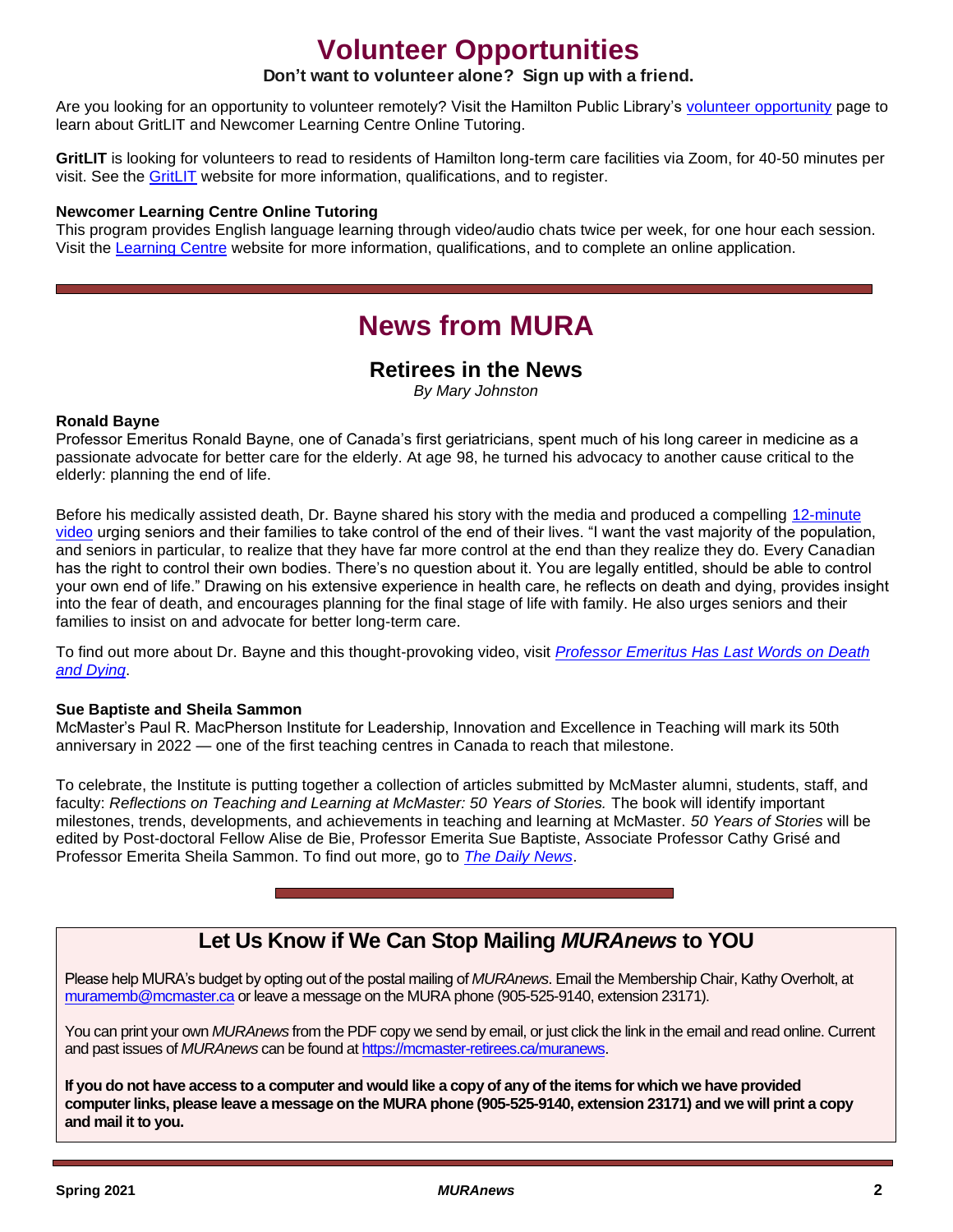# **Notice of Annual General Membership Meeting**

Date: Wednesday, June 23, 2021 Time: 1:00 - 2:30 PM Location: Zoom online (Due to the restrictions of COVID-19)

MURA members may participate either online or by phone.

## **Registration is required by 8:00 pm Tuesday, June 22.**

To participate online:

- RSVP by email to [mura@mcmaster.ca,](mailto:mura@mcmaster.ca) with the subject line "MURA AGM"
- Please include your full name in the email
- We will send you a link and password for the Zoom meeting via email on Tuesday, June 22.

# **Special Presentation to the AGM**

**Resilience, mobility, and participation in older Hamiltonians: Navigating everyday life during COVID-19 lockdown(s)**



The guest speaker will be Dr. Brenda Vrkljan, a Professor at the School of Rehabilitation Science, and a trained Occupational Therapist. Dr. Vrkljan understands that there is a lack of research in the area of automobile technology and mobility in

older adults, which often leads to ageist policies that are implemented to discourage older adults from driving. She is also involved in the development of an in-vehicle camera system for tracking the driving performance of older drivers.

Dr. Vrkljan will share preliminary findings from her most recent interdisciplinary project focused on tracking mobility, participation, and other factors among older adults over the past year. The IMPACT Hamilton Study (**I**nvestigating **M**obility and **PA**rticipation among Older Hamiltonians during **C**OVID-19: A Longitudinal **T**ele-Survey) is part of a larger project that aims to investigate early changes in mobility in later life. This research project is supported by AGE-WELL, the McMaster Institute for Research on Aging, and Strategic Alignment Funding from the Office of the McMaster Provost.

**Business Meeting:** Including reports of Officers and Council Elections. The report from the Nominating Committee follows.

## **Contacting MURA**

**Mail** Gilmour Hall B108, McMaster University 1280 Main Street West, Hamilton, ON L8S 4L8 **Phone** 905-525-9140, extension 23171 (voicemail is checked once a week) **Email** [mura@mcmaster.ca](mailto:mura@mcmaster.ca) **Website** <http://mcmaster-retirees.ca/>

To participate by phone:

- Leave a voice message for MURA at 905-525-9140, extension 23171
- We will contact you with a phone number and password for the Zoom meeting by Tuesday, June 22
- Please note that the closest Zoom phone connection is a 647 (Toronto) area code, so you may incur long distance charges.

Please plan to attend. All participants will be entered into an attendance draw for a \$25 electronic gift certificate to Amazon or Chapters.

# **2021 Nominating Committee Report MURA Council 2021/2022**

*Honorary President*\*: Alvin Lee

*Executive*

Past President (ex officio): Helen Barton **President (Nominated): Hank Jacek** (One-year term, to 2022) **Vice President (Nominated): Susan Birnie**  (One-year term, to 2022) Treasurer\*: Nancy Gray Secretary\*: Nora Gaskin *Councillors*

**Nominated for office, two-year term until 2023: Betty Ann Levy**

**Nominated for office, three-year terms until 2024: Cliff Andrews Dina LoPresti Kathy Overholt**

## **Phil Wood**

Continuing in office until 2022: Mary Gauld Barb Carpio Continuing in office until 2023: John Horsman

## \*appointed

In accordance with Article 8.01 Section 3 of the MURA Constitution: "Further nominations for the nominated positions will be received by the Secretary of the Association up to seven (7) days prior to the date set for the annual general meeting from nominators who are regular members of the Association together with the verbal or written acceptance of the nominee. Nominations will also be received from regular members at the annual general meeting."

## **Nominating Committee**

Heather Grigg (Chair) John McKay Pat Fraser Debbie Wiesensee Mary Law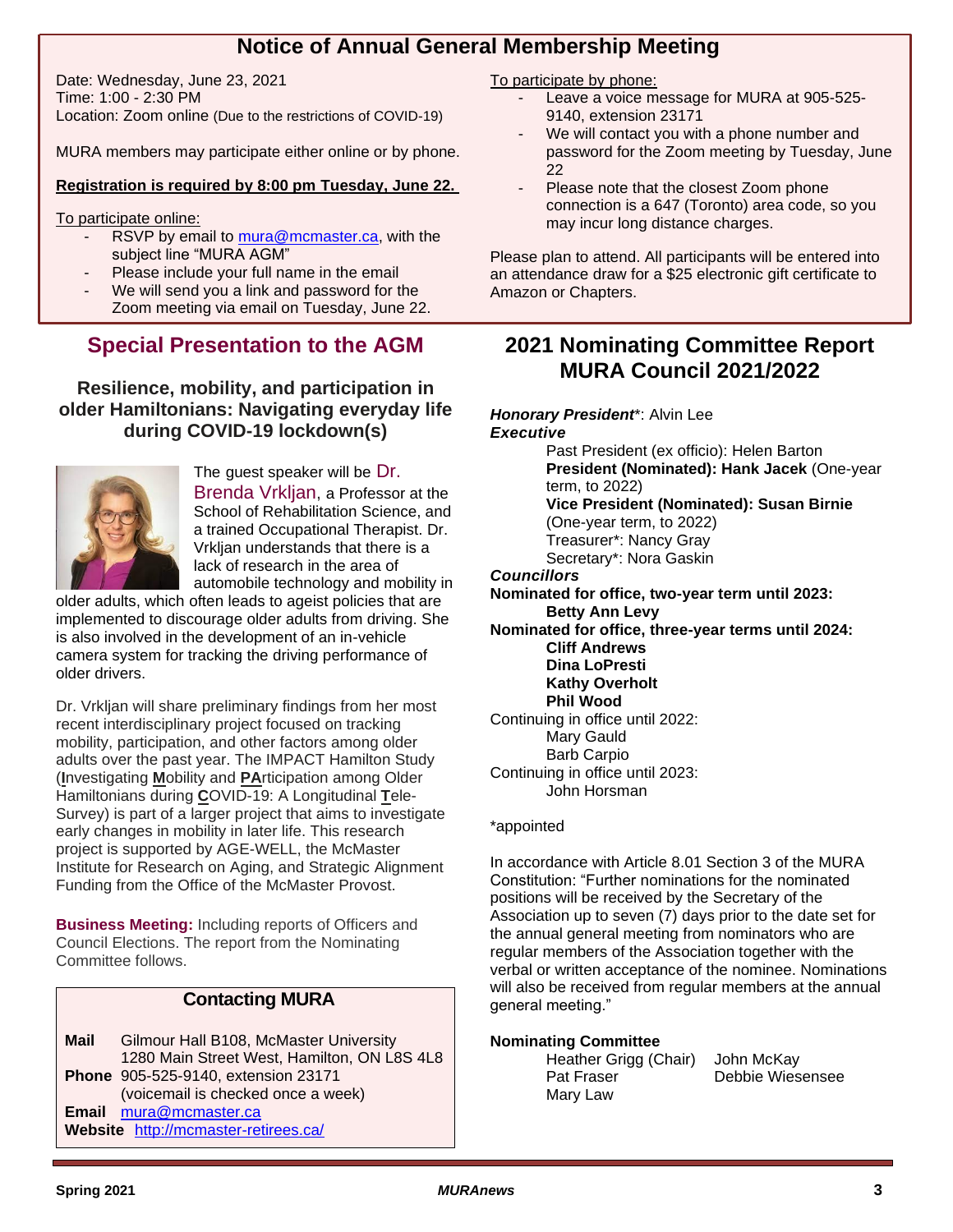# **Welcome New Members**

*Compiled by Kathy Overholt*

Raymond Bayliss, Central Animal Facility Lianna Butler, Education Services Angela Frechette, Medicine Dawnelle Hawes, Education Services Danny Jang, Pediatrics Catherine Kiernan, Medicine Cheryl Levitt, Family Medicine Marcia Macaulay, HS Human Resources Alison Magi, Medicine Jane Mah, Biomedical Engineering Robin Southall, Campus Stores Elizabeth Zelek,Financial Services

# **Recent Passings**

*Compiled by Kathy Overholt*

Ronald Bayne, Medicine, Feb 26/21 Claude Billigheimer, Mathematics & Statistics, Dec 15/20 James Browning, Arts & Science, Jan 18/21 Ronald Gillespie, Chemistry, Feb 26/21 Paul Knowles, Media Production Services, Mar 1/21 Emmi Morwald, Office of Research Services, Apr 15/21 Narendar Passi, Mills Library, Feb 5/21 William Potter, Physical Plant, Aug 12/20 John Premi, Family Medicine, Feb 19/21 Gary Read, Facility Services, Mar 5/21 Carl Riehm, Mathematics & Statistics, Mar 19/21 Hans Schmidt, Occupational Health, Jan 1/21 Walter Smyrniw, Modern Languages, Feb 15/21 Valerie Thomas, Library, Apr 14/21 Annette Willows, Education Services, Apr 2/21

# **Members' Corner**

# **Oddities**

*By Elaine McKinnon Riehm*

During the past few months, three odd words have crept into my ken: paraprosdokian, factoid, and coffle. If you customarily use these words, gentle reader, please turn the page.

You may suspect, as I did until recently, that a paraprosdokian is a peculiar South American mammal occasionally found on riverbanks. This riverain sports a distinctive bristle of sharp whiskers. It lives chiefly on red ants which it laps up with its tongue and, in an acrobatic feat, flings into its mouth without being speared on its own mustache.

I was surprised this week when a graduate student in English informed me that the paraprosdokian is an altogether different creature. It is a figure of speech in which the latter part of a sentence or phrase is a surprising departure from the first part. Here, for example, are two paraprosdokians. American essayist and humourist E.B. White, in his old age, wrote "I am full of years and descendants." We anticipate "years and memories" or "years and white hair." Millennia ago, Aristotle wrote of a victorious runner: "On his feet he wore … blisters." We expect Aristotle to say that the runner wore sandals or perhaps an ancient equivalent of Nikes or flip-flops. Did White and Aristotle know they were writing paraprosdokians?

There is no entry for "factoid" in my father's 1929 edition of *The Concise Oxford Dictionary* or in my 1982 seventh edition*.*  Apparently, Norman Mailer coined "factoid" in 1973 and used it in connection with an article he was writing on Marilyn Monroe. From there it wiggled its way into usage and into the *Merriam Webster Dictionary*, which defines it as "an invented fact believed to be true because it appears in print." A second definition is "a briefly stated and usually trivial fact."

I have been waiting for months to share the following factoid with anyone who will listen. "Traveller Clärenore Stinnes, the first person to circumnavigate the globe by car, in 1927–29, stuffed 3 evening dresses and 128 hard-boiled eggs into her bags along with her Mauser pistols and snow chains" (*New York Times Book Review, Hamilton Spectator*, Sat. Jan. 11, 2020).

Howsoever it may sound, a "coffle" is not a combination of a sneeze and a cough. It descends from the Arabic word for "caravan" and describes a string of animals or slaves, chained, or roped in a line, coffled together towards an unknown and unspeakable destination.

Collecting oddities is the fate of people who these days are too much inside and too much alone and too much in their own heads.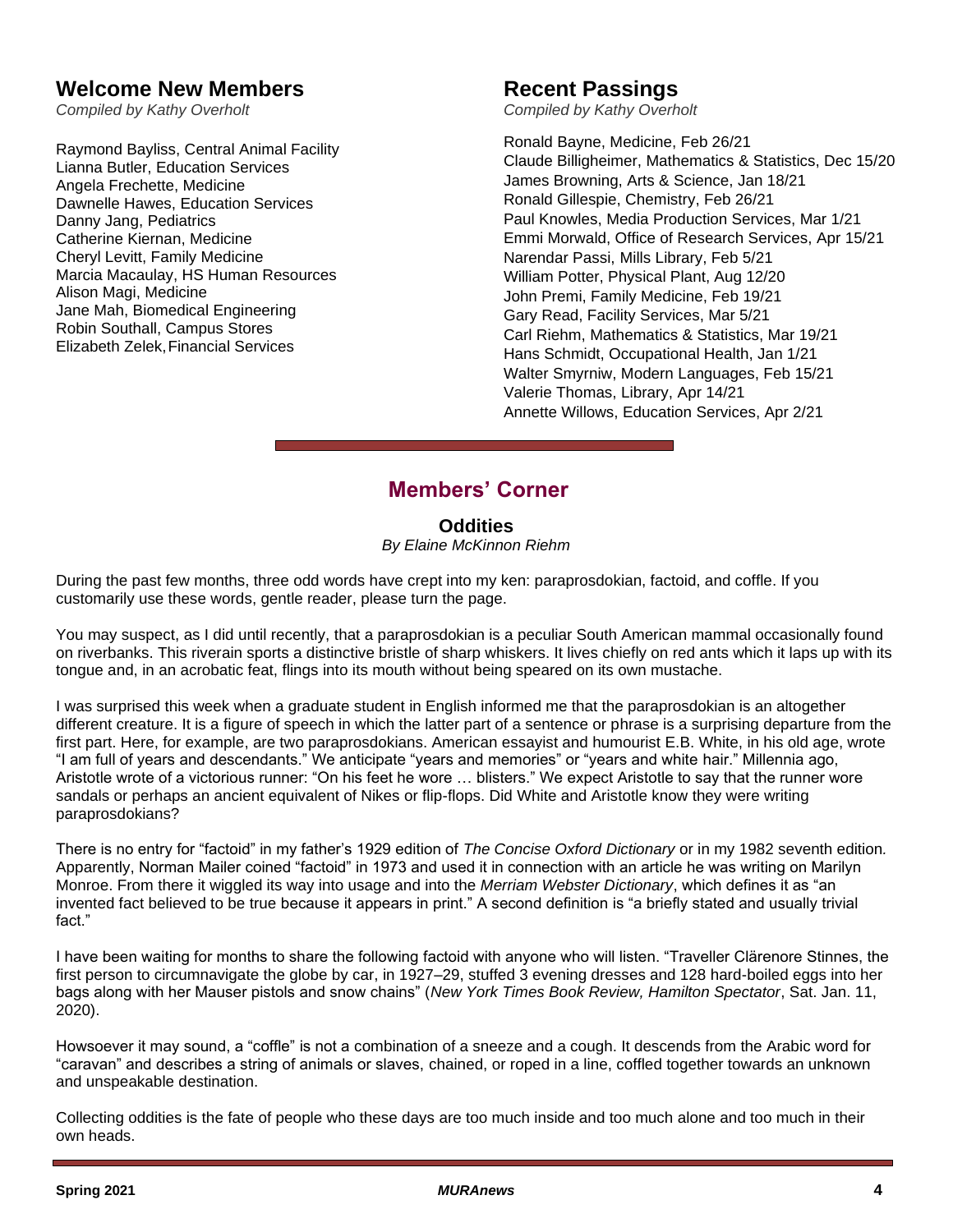# **Pandemic Pastimes**

*We asked our members what they were doing to pass the time during the pandemic, and got some very interesting responses …*

Joan Crook, formerly of the School of Nursing has sent us a photograph of her Pandemic project. She is knitting the very colourful "Safe at Home" throw designed by Margaret Holzman. The throw, upon completion, will comprise 81 houses and will be a reminder of our current reality: we are safest when at home. The "Safe at Home" pattern is available at [ravelry.com.](https://www.ravelry.com/account/login)





Bob Hodgson, formerly of the DeGroote School of Business, now living in Alberta, has reverted to Lego kits. According to Bob, Lego makes some very intriguing and complex kits that challenge one's dexterity and brain. For him, it's a great way to pass some time and have something really neat to pass on to a grandson. Bob has just completed his largest project yet at 58.2 x 48 x 17 centimeters, with 4018 pieces. The *Liebherr 9800 Excavator* had 1000 steps and is powered by seven motors and two hubs controlled from an iPhone.

When building a Lego kit, you can go as fast or as slowly as you wish, though Bob cautions that If you make a mistake on something like this, it is brutally difficult to fix.

As a member of Rosewood Consort, a music group of recorders, viola da gamba and harpsichord, Helen Ramsdale, formerly of the Department of Medicine, has been making music during the pandemic. The Consort received a grant from the City of Hamilton in 2020, to support their June concert. Of course, that did not happen. The Consort decided instead to make a video of their music, with pictures of Hamilton taken by members and friends.



They recorded three pieces (Genitori genitoque, The Honie-suckle, and Earle of Salisbury: Pavan).

Members overcame the challenges of learning new technology and then recording their individual parts separately at home. Stephane Potvin put all the parts together along with the photos, and the members are thrilled with the result.

Please click the following link for the YouTube Video. Helen particularly likes the photo of a sculpture with masks to illustrate what we are going through. [https://youtu.be/\\_X12uGoD2J8](https://youtu.be/_X12uGoD2J8)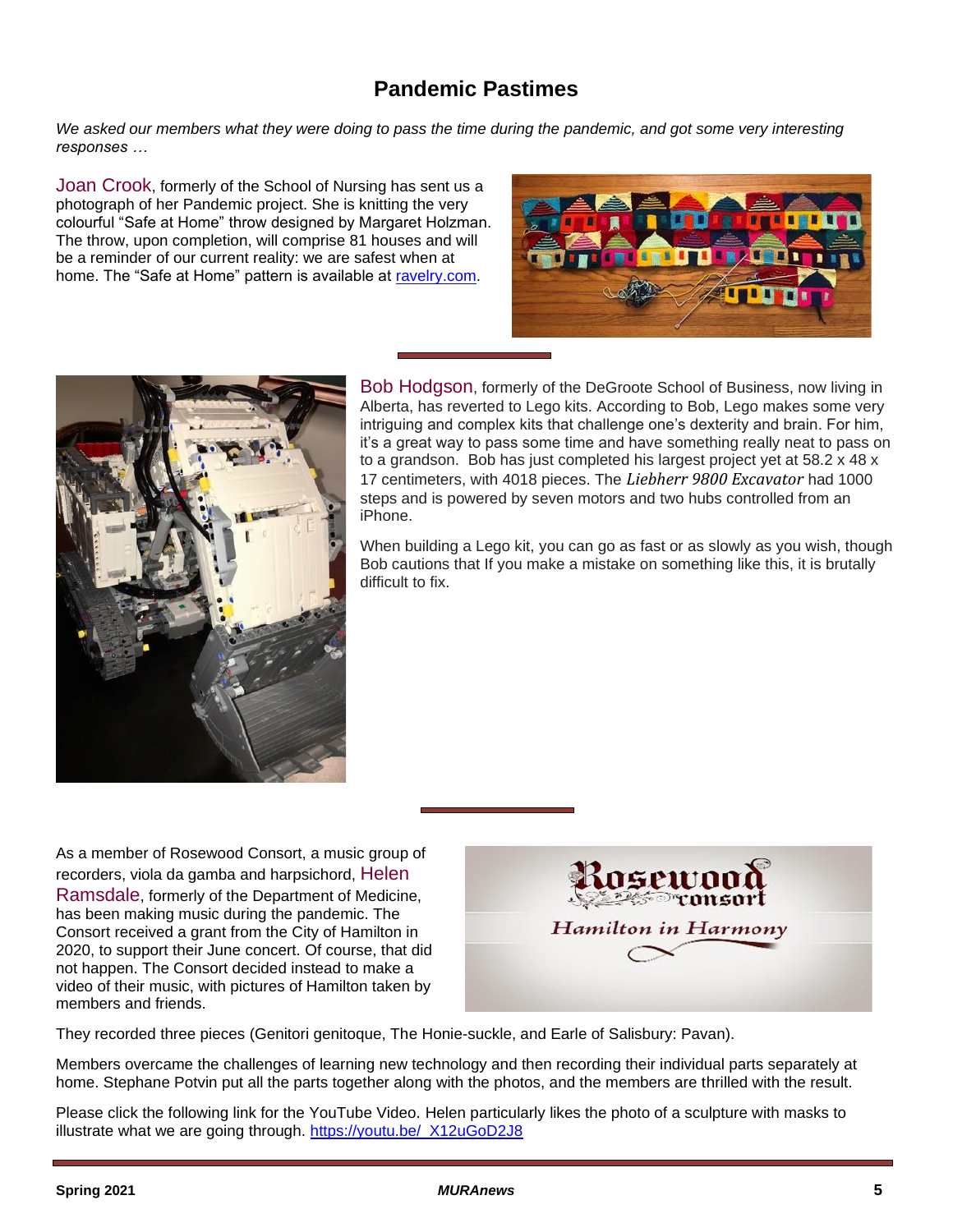Ellen Ryan, a name familiar to many MURA members and a former member of Psychiatry, enjoys writing poetry and has shared with us a recent piece that was published in the Hamilton-based, internationally known journal *Tower Poetry:*

**Tower Poetry**, **69**(2), 36

### **ALL THE COMFORTS OF HOME**

Front door lock knows my key fumbling in the shadows Red bench at the entrance invites me to sit take off my shoes Hanger welcomes my coat Others shuffle over to make room for their enviable outgoing friend Coffee cups vie for their turn in rotation second-shelf camaraderie near the kettle soup pot hungry for onions and garlic My journal rolls over with yearning when I walk by its bed in the kitchen African quilt on wall catches my eye like meeting a pal on a park bench Upstairs or downstairs books in piles jostle for attention Framed photographs contend one with another, to show and tell Trees out back wave greetings sing with cardinals, coo with doves Balcony gathers my restlessness setting me down with mug and book **Ellen B. Ryan**



Glen Leinweber, a retiree from Engineering Physics, tells us that in astronomy, an **analemma** (/ˌænəˈlɛmə/; from Greek ἀνάλημμα analēmma "support") is a diagram showing the position of the Sun in the sky as seen from a fixed location on Earth at the same mean solar time, as that position varies over the course of a year. [extracted from Wikipedia]

Over the course of the previous year, Glen has plotted the shadow cast from his home's hydro entry post onto the grass in his backyard on sunny days at local noon (12:00). In the photo Glen provided, an orange flag at the analemma peak marks winter solstice. This photo was snapped on February 07, 12:00. Watching the sun's progression through the seasons helped Glen realize "spring is coming". We all feel so much better when we can see this first signs of spring and Glen certainly has a unique way of keeping track of the seasons.

*A big "Thank You!" to everyone who responded. Please keep your contributions coming!*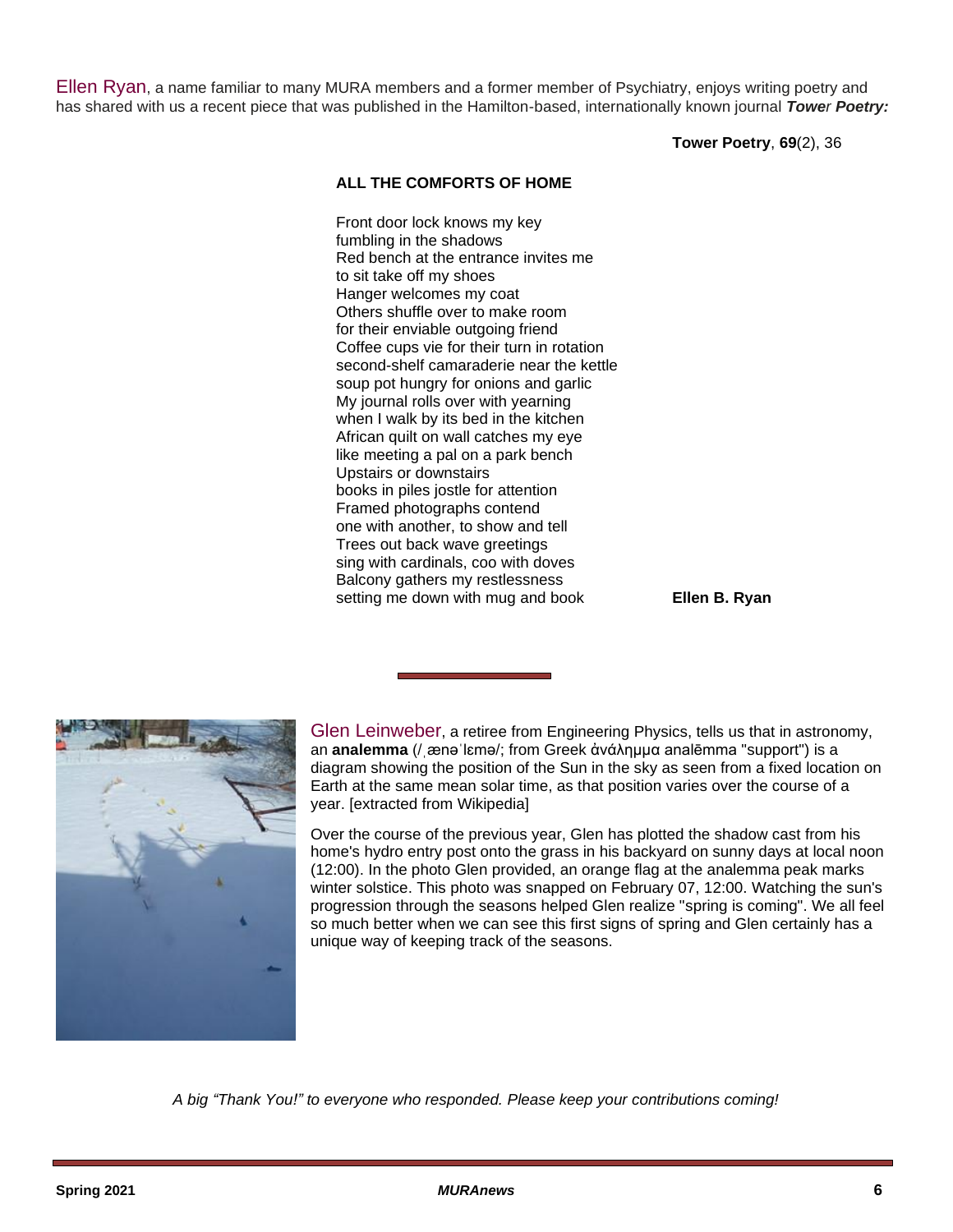# **Your Money/Your Health**

# **Dental Care for Seniors**

*By John Horsman*

It seems as if every month, every day even, is dedicated to some event, cause, person, or organization of various and sundry descriptions. Pick a day, pick a month and likely as not it is designated as "National *whatever* Day". April is no exception. Apart from singling out fools for a day, April is National Oral Health month and oral health is nothing to fool around with.

Oral health is an important part of overall health and good oral health contributes to one's physical and social well-being. It allows us to speak, eat, and socialize without pain or discomfort, either physical or mental. Brushing, flossing, and visiting the dentist regularly contribute to healthy teeth and gums.

As we age, we need to make a few changes in the care of teeth and gums. One is never too old to have a healthy set of pearly whites. Older adults are at higher risk for oral health problems, which have been linked to general systemic health risks such as cardiovascular disease, stroke, poor nutrition, and glycemic control in people with diabetes and respiratory infection. Despite the growing evidence of these health risks, good oral hygiene tends to be an overlooked area of regular health care.

But even those who are diligent about brushing and flossing daily can have problems. This is why regular visits to a dentist are highly recommended. A dental exam will include checking for gum disease, cavities, loose or lost fillings, broken teeth, mouth and gum infections - often referred to as gateway infections to other problems like heart disease. Regular brushing and flossing can keep plaque from accumulating and hardening into tartar, which can only be removed by a professional hygienist or dentist. A professional cleaning or scaling removes tartar build-up that can cause gums to recede leading to root and nerve sensitivity, exposed bone, and infections.

Brushing your teeth is not rocket science but there is a right way to do it. Use a soft, rounded bristle brush small enough to reach the back teeth easily. Brush at an angle at the gum line using a fluoride toothpaste. Brush in a circular motion but don't scrub too hard as this can cause the gums to recede and bleed.

Even the best oral hygiene does not preclude that one will not lose a tooth or two. Lost teeth can be replaced by partial dentures in the form of a fixed or removable bridge. Even the loss of all teeth, upper/lower/both, can be replaced with full dentures. Those with otherwise

healthy gums and underlying jawbone can have the individual false teeth, or partial or full dentures, secured with dental implants.

Poor oral health can have a detrimental effect on our overall well-being, but by adopting good, healthy oral habits including reducing sugar intake, daily brushing and flossing, and regular dental checkups, seniors can help ensure themselves a better healthier life.

Parts of this article are summarized from the McMaster Optimal Aging Portal, [Beyond brushing: How to maintain](https://www.mcmasteroptimalaging.org/hitting-the-headlines/detail/hitting-the-headlines/2021/03/31/beyond-brushing-how-to-maintain-good-oral-health-as-you-age)  [good oral health as you age,](https://www.mcmasteroptimalaging.org/hitting-the-headlines/detail/hitting-the-headlines/2021/03/31/beyond-brushing-how-to-maintain-good-oral-health-as-you-age) and the Canadian Dental Association, Oral Health - [Good for Life.](http://www.cda-adc.ca/en/oral_health/cfyt/good_for_life/)

> Me: Alexa, what's the weather going to be this weekend?

**Alexa: Why? Where** do you think you're going?

*courtesy of Meanwhile in Canada*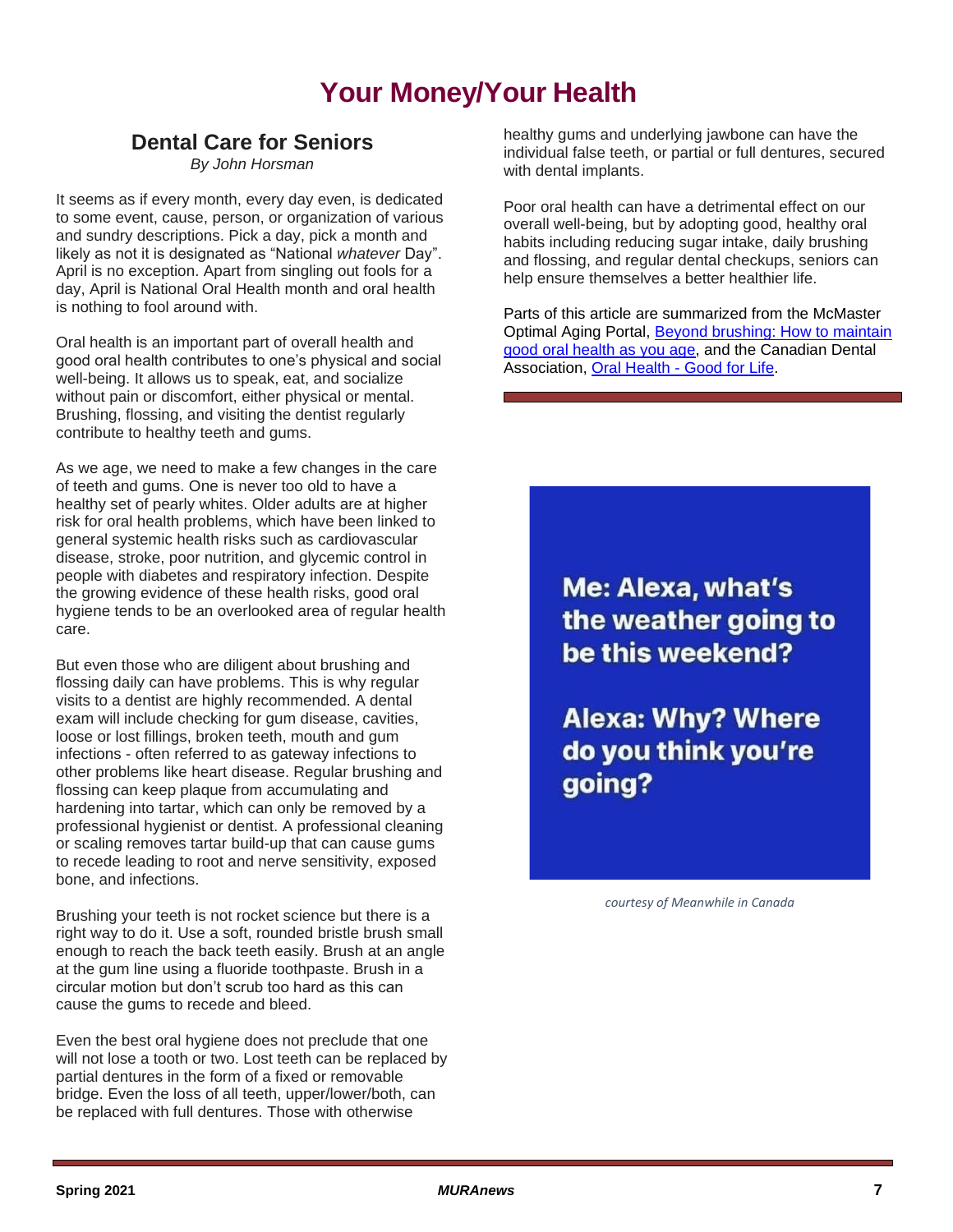# **Music and your Health**

*By John Horsman*

There are many inspirational quotes about music and the benefits to all people whatever their stage of life and circumstance might be. Poets, musicians, scholars, philosophers down through the ages have waxed lyrical about music. Most of us know of at least one quote about music. How about *Shakespeare's "If music be the food of love, play on"*? There are others expressed throughout history from *Plato "Music gives a soul to the universe, wings to the mind, flight to the imagination, and life to everything"*; *Lao-Tzu "Music in the soul can be heard by the universe"*; and *E. Bulwer-Lytton "Music once admitted to the soul, becomes a sort of spirit and never dies"*.

It would seem that most people have some connection with music and have so since our first human ancestors beat upon a hollow log with a stick or blew into a bone flute. The oldest known musical instrument in the world is a flute, fashioned by a Neanderthal from the thighbone of a bear over 60,000 years ago in what is now Slovenia. Its discovery and description are hailed as a confirmation of our spirituality and sophisticated artistic expression. It is this deep connection with music and musical expression that influences researchers around the world to investigate music's therapeutic benefits. *"Music is powerful. As people listen to it, they can be affected. They respond" – Ray Charles*. Musical notations were etched into one of the first space exploration ships launched into interstellar space on the chance that extraterrestrial intelligence intercepts it. It is part of humankind's attempt to define ourselves. *"Music is the universal language of mankind" – H. W. Longfellow*.

Music is not only enjoyable to listen to (despite what our parents may have said about Rock 'n Roll or what we may have said about Heavy Metal), but it can also help improve our daily lives. It has been shown to increase walking speed, reduce anxiety, improve overall behavioural issues in people with dementia.

Research suggests that listening to music while you walk improves the pattern and manner of walking leading to a healthier and more active lifestyle. *"Life seems to go on without effort when I am filled with music" – George Eliot*. Hospital stays can be traumatic for young and old alike. Music as therapy has been found to lower anxiety, pain, depression, and fatigue. It is a non-invasive, inexpensive complement to modern medical treatments. *"Music produces a kind of pleasure which human nature cannot do without" – Confucius*. It has been found that music can improve the social and mental well-being in older adults with dementia and also in their caregivers. Listening to music allows older adults with dementia to be calmer and this helps reduce caregiver stress levels. Group music therapy can help reduce caregiver anxiety and music has been shown to enhance the relationship

between a caregiver and an older adult with dementia, allowing both to enjoy a common activity that is pleasant. *"Without music, life would be a mistake" – Friedrich Nietzsche*.

Adapted from the McMaster Optimal Aging Portal, [3](https://www.mcmasteroptimalaging.org/blog/detail/hitting-the-headlines/2021/03/15/3-ways-music-is-beneficial-to-your-health?sid=a611afe5-d37d-4330-ab4f-85809e001046&hl=music) [ways music is beneficial to your health.](https://www.mcmasteroptimalaging.org/blog/detail/hitting-the-headlines/2021/03/15/3-ways-music-is-beneficial-to-your-health?sid=a611afe5-d37d-4330-ab4f-85809e001046&hl=music)



Bread, eggs, rice, carrots... Bread. eggs, rice, carrots...



Damn... forgot my mask



Ice cream, chips, wine, beer... ice cream, chips, wine, beer... **M**ic

*Courtesy of Meanwhile in Canada*

## **Staying Social during the Pandemic** *By Helen Ayre*

We are all hoping there is light at the end of the tunnel, and that we will soon be able to see each other in person. Until then, however, the Hamilton Council on Aging suggests participating in some or all of these activities to keep in touch with friends and family:

- 1. Invite a friend to a dinner party over the phone or over Zoom. The "host" can send out a menu and recipes a week ahead. With the phone line or computer open, cook and eat together. Play a trivia game after dinner.
- 2. Remember pen pal letters and handwritten cards! Try writing to a friend; share some thoughts and reflections, a joke or picture and maybe a special memory. Try writing a handwritten letter to a young relative. Share with them a memory about your own or their or their parents' childhood.
- 3. Walk in your neighbourhood and say hello to others. This can reduce your sense of isolation.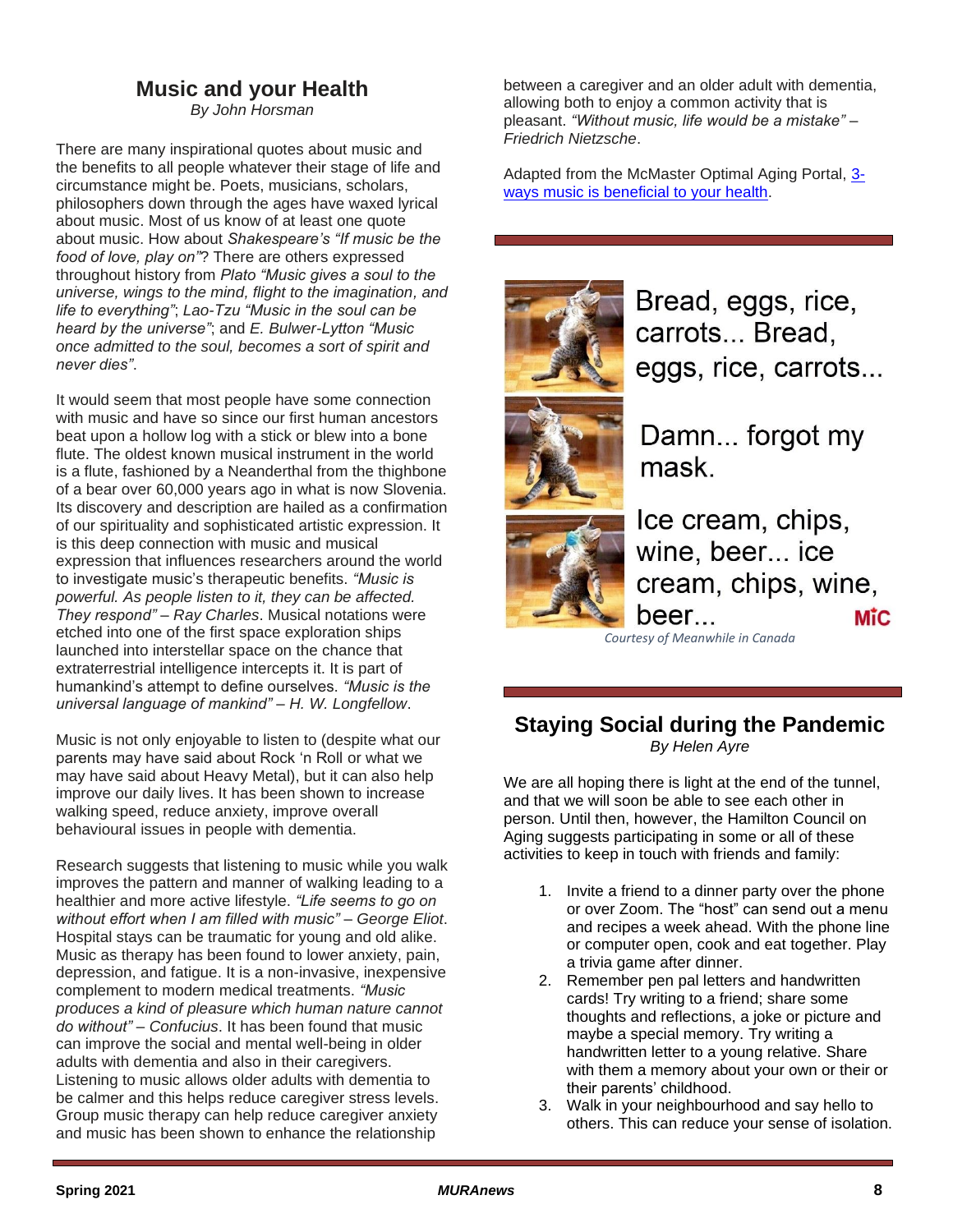Just walking 15-30 minutes/day makes a big difference in your immune function.

4. There's no evidence of coronavirus being transmitted by food. Offer to cook for someone else or say "Yes!" if they offer to cook for you.

Get involved in some of these local programs:

#### **McMaster Phone a Friend program (MacPFP)** -

connect by phone with a trained volunteer – taking referrals for seniors at risk of social isolation.

email: [MacSeniorIsolationPrevention@gmail.com](mailto:MacSeniorIsolationPrevention@gmail.com) for more details.

**Flamborough Connects** is offering talks on Brain Health and Finances. Call or email to register.

phone: 905-689-7880 email: [admin@flamboroughconnects.ca](mailto:admin@flamboroughconnects.ca)

# **The City of Hamilton Recreation Centre has**

**a Seniors' Centre Without Walls –** Join by phone! Hours vary by program. It's FREE. A program that provides free group recreational activities for older adults over the phone. No special equipment needed – any phone will do! Each phone session averages 8-10 people on the call. You are able to hear each other, talk to one another, learn, and/or just have fun! phone: 905-973-0891

**The Hamilton YWCA** offers classes Monday thru Saturday by Zoom. Call or visit their website for details. phone: 905-522-9922 website: <https://www.ywcahamilton.org/>

To register please contact: Marnie Warman, Manager of Health and Wellness

email: [mwarman@ywcahamilton.org](mailto:mwarman@ywcahamilton.org) View monthly schedule: <https://www.ywcahamilton.org/program-schedules/>

## **The Hamilton Public Library**

The Hamilton Public Library has a Virtual Branch with all kinds of programs and activities happening.

- Young at Heart & Seniors without Walls series: <http://hpl.ca/events>
- Large print & digital resources
- Friendly Calling program
- Bookmobile scheduled weekly stops

phone: 905-546-3200 to talk with HPL staff

**Dundas Community Services and Ancaster Community Services** are continuing to operate during the pandemic: Meals on Wheels, Frozen Meal Program, and other services for seniors are available.

phone: 905-627-5461(Dundas)

905-648-6675 (Ancaster)

website: [https://www.dundascommunityservices.on.ca/senio](https://www.dundascommunityservices.on.ca/seniors-programs) [rs-programs](https://www.dundascommunityservices.on.ca/seniors-programs) email: [ancastercommunityservices@gmail.com.](mailto:ancastercommunityservices@gmail.com)

### **Hamilton Jewish Family Services- Kibbutz Corner - Seniors Centre Without Walls**

Hamilton Jewish Family Services is providing a phone-in program called Kibbutz Corner which is open to everyone!

phone: 905-627-9922 for details

### **Cyber Seniors – connecting generations**

This organization links seniors to one-on-one telephone support for help with computer and online use for up to 45 minutes at a time. They also have daily webinars, which offer training on different topics, as well as past webinars on record.

phone: 1-844-217-3057 website:<https://cyberseniors.org/>

## **Tech Serve**

Free help for older adults with technology problems. Simply fill out a form or call and selected, trained volunteers will help you promptly. phone: 1-888-418-4771 website:<https://www.techserveto.com/>



*Courtesy of Meanwhile in Canada*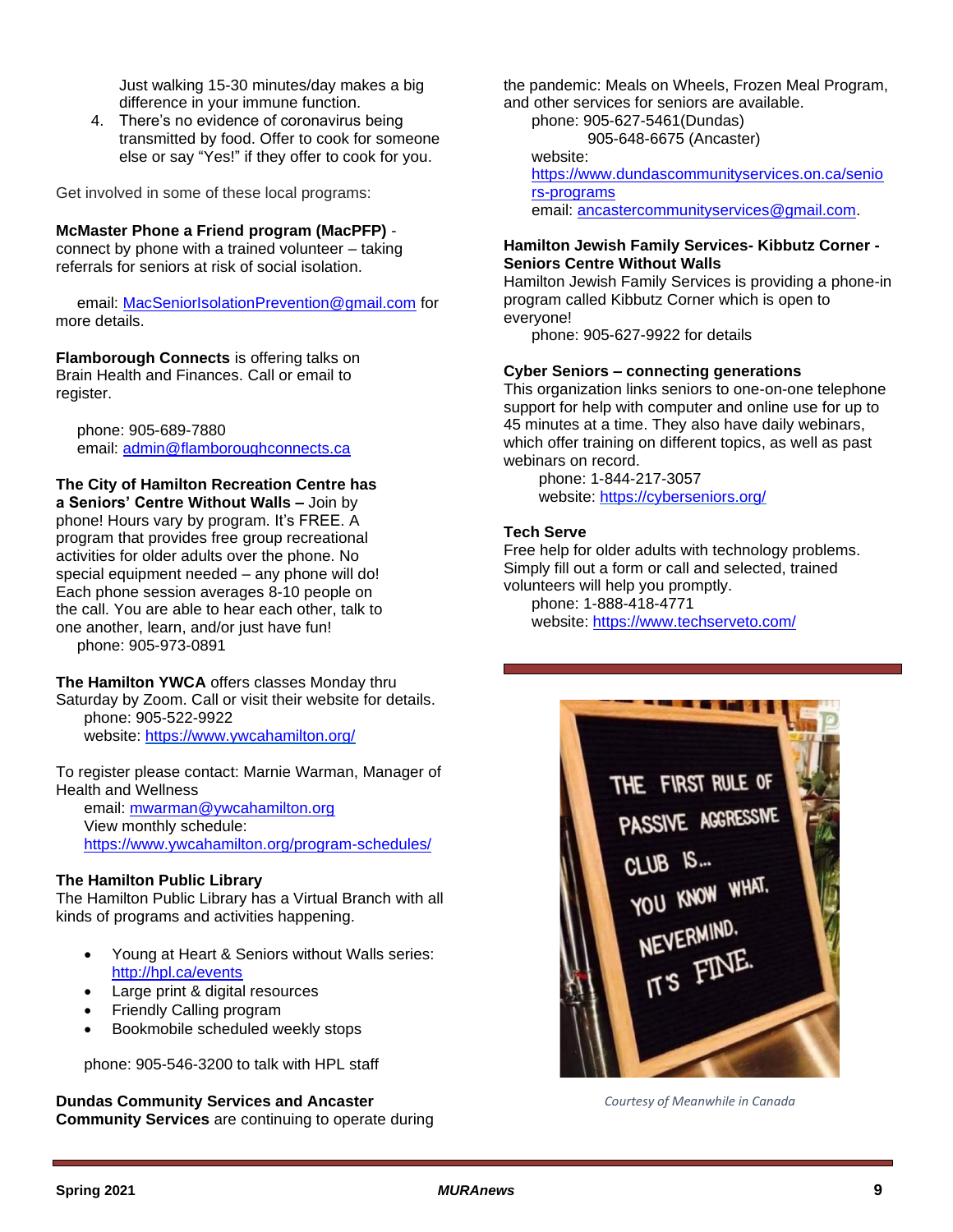# **Other News**

# **A Reminder for Your End-of-Life Planning**

You might be amazed to learn how often Human Resources does not find out about a retiree's death until months – or even years – after it occurs.

Make things easier for the executor of your will and your family by putting a note with your will and other important papers, instructing that Human Resources should be informed of your death as soon as possible. The Human Resources Services Centre can be contacted by phone at 905-525-9140, ext. 22247, or by email at [hr.mcmaster@mcmaster.ca.](mailto:hr.mcmaster@mcmaster.ca)

Without timely notification, your estate will be required to pay back any pension payments received after your death. Also, you should keep a copy of your McMaster life insurance documents with your important papers. The Human Resources Service Centre will be pleased to provide you with a copy if you need it.

## **Microwave Shakshuka**

*Courtesy of [BBC Good Food](https://www.bbcgoodfood.com/recipes/microwave-shakshuka)*



Whip up shakshuka, a Middle Eastern favourite, in just 10 minutes. Perfect for brunch, lunch, or supper, it's healthy and a great option for a budget meal.

It's a simple combination of simmering tomatoes, onions, garlic, spices, and gently poached eggs.

Traditional shakshuka originally came from North Africa--Tunisia is said to be its place of birth--but it is quite popular in the Middle East and you'll find variations of it in Palestine, Israel, Egypt, and many other places.

*Prep Time: 5 min, Cook Time: 5 min, Serves 1*

### **Ingredients**

- 1 tbsp olive oil
- 200ml passata or canned tomatoes, whizzed to a paste
- 1 garlic clove , finely sliced
- 1 heaped tbsp red pepper salsa or ¼-½ red pepper, chopped
- 1 medium egg
- 1 tbsp chopped coriander and pita bread, to serve

### **Method**

STEP 1

Brush a microwave bowl or dish with a little of the oil. Stir the passata, garlic and salsa together and season well. Tip into the bowl and make a dip in the centre. Break in the egg, then prick the yolk with the tip of a sharp knife.

#### STEP 2

Cover the bowl with its lid or plastic wrap. Microwave on high for 1 min, and then in 20 sec bursts until the white is set. Scatter coriander over the top and serve with the warm pita.

## **Nutrition**

Nutrition: Per serving **Nutrient Unit** kcal 244 fat 16g saturates 3g carbs 13g sugars 12g fibre 2g protein 10g salt 0.43g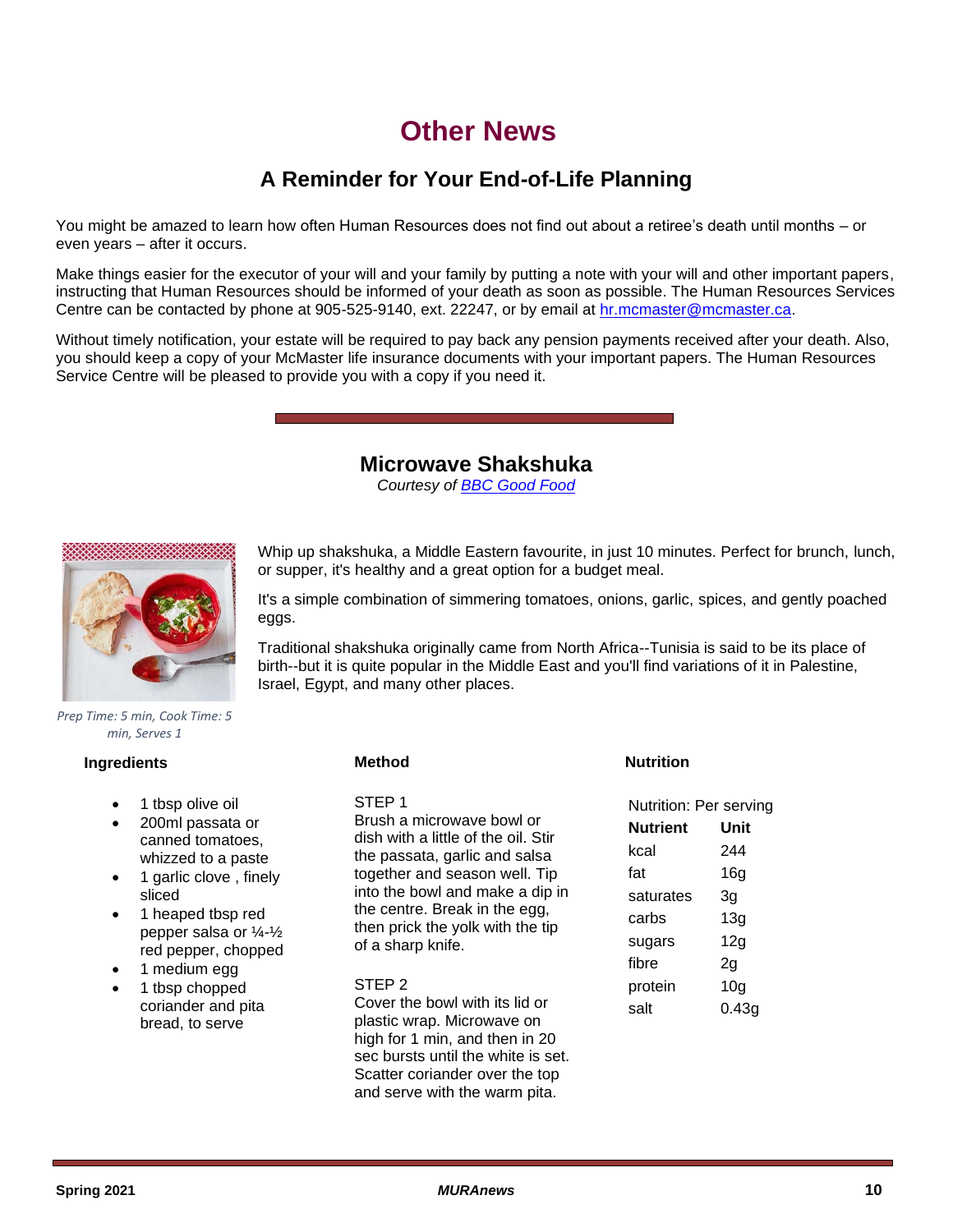# **Cohousing Coming to Hamilton**

*Contributed by Ellen Ryan and the Cohousing Hamilton Communications Circle*

As the COVID-19 cases soar in Ontario, we are also seeing housing prices soar, and there is no way to tell when and how either of these trajectories will crest. We know that vaccines are the antidote to rising COVID-19 cases. There is no vaccine, however, for the feverish housing market, but there are alternatives to traditional housing. One of the emerging alternatives is cohousing.

Cohousing has existed in various forms in Europe and other parts of the world, but the concept is relatively new to North America in that it was introduced in the 1980s from Denmark. Now it is coming to Hamilton.

For those unfamiliar with cohousing, picture a cluster of small homes surrounding a garden and footpaths, with a larger communal building as the focal point. But upon a closer look, you will see seniors and families living in their private residences, sitting on their porches, puttering in the garden, or sharing a communal meal in the common house. What is less visible but equally noticeable is the spirit of a community with intention. A community in which people share not only the spaces, but also the care, decision making, labour and pride in that space. This is what seniors and families can look forward to, a lifestyle of vitality, community care and pride of ownership.

"Sounds lovely," you say, "Where will this place be?" The answer is "Somewhere in Hamilton."

[Cohousing Hamilton](https://cohousinghamilton.ca/) was established in early 2020 with the intention of creating such a community within the City of Hamilton boundaries. A core group of approximately 10 people has come together and shared the work of creating a membership policy, a mission, vision and values statement and a plan to seek out a consultant, an architect, and a developer to help us move through the next phases of finding property and building our new home. Each person in the group is involved, and decisions are based on consent using compassionate communication. That alone has been an inspiring experience and will continue to be the form of decision making used within the community.

We have set our sights on 2024 as a move-in date but are not beholden to it. There are so many factors that can and will influence this. Finding the site (and possibly rezoning) is key to getting the ball rolling. One thing we've learned in our combined effort is that it truly is about the journey and not just the destination. Our community exists, it just needs to find a home, and it will.

Hamilton is an ideal place to launch such a housing project. The city is reinventing itself, and housing solutions such as cohousing are bound to succeed. There are wonderful walkable neighbourhoods with

access to nature. Seniors in Hamilton do not have to leave the city to find supportive care if they choose to live in a cohousing community. Cohousing Hamilton will be seniors led, but open to younger adults and families, with a village-like vibe to it. We are aiming for a community of 20-35 units.

Sustainability is a key component of cohousing, and Cohousing Hamilton will be working with professionals who adhere to best practices of environmentally friendly design and construction.

The true benefit of our cohousing community will be in the sharing. Not only will we be sharing the carrying costs at a fraction of what individual homes pay (taxes, insurance, maintenance, etc.), but also some meals, the workload, our time and our experience and expertise. We will be sharing common space and grounds, and also organizing to share items such as bicycles and power tools. Car sharing and offering rides will build our interdependence and help us participate in the wider community.

Cohousing members purchase their units, but cohousing can accommodate individuals with varying incomes. One option will be for an owner to share their home with another person. In this way, home sharing can extend the benefits of living in community.

With a balance of privacy and community, cohousing offers a housing model for seniors not usually seen in more traditional seniors' housing, where residents remain active and engaged and contribute to the community any way they can. The sense of belonging and camaraderie from the inherent rich social network creates a nurturing environment where mutual support, co-care at some level and reciprocity are the norm.

## **Resources about Cohousing**

[Canadian Cohousing Network](https://cohousing.ca/)

[Cohousing Hamilton](https://cohousinghamilton.ca/)

[The Cohousing Company](http://www.cohousingco.com/)

#### **Resources on Seniors' Housing**

[A Place to Thrive: Options and Possibilities for](https://www.youtube.com/watch?v=uctT-VkYIoo)  [Seniors' Housing](https://www.youtube.com/watch?v=uctT-VkYIoo) - (Video, March 2021)

[Resources for Seniors' Housing](https://drive.google.com/drive/u/0/folders/1rEjqVmcXlYR7ihO5NWHJU5ug_0VlfDGO) – Prepared for our March 2021 Panel

If you're interested in finding out more, please contact Judy Shepalo at 905-517-6494 or email [cohousinghamilton@gmail.com](mailto:cohousinghamilton@gmail.com) or [ryaneb@mcmaster.ca.](mailto:ryaneb@mcmaster.ca)

Website: [Cohousing Hamilton.](https://cohousinghamilton.ca/)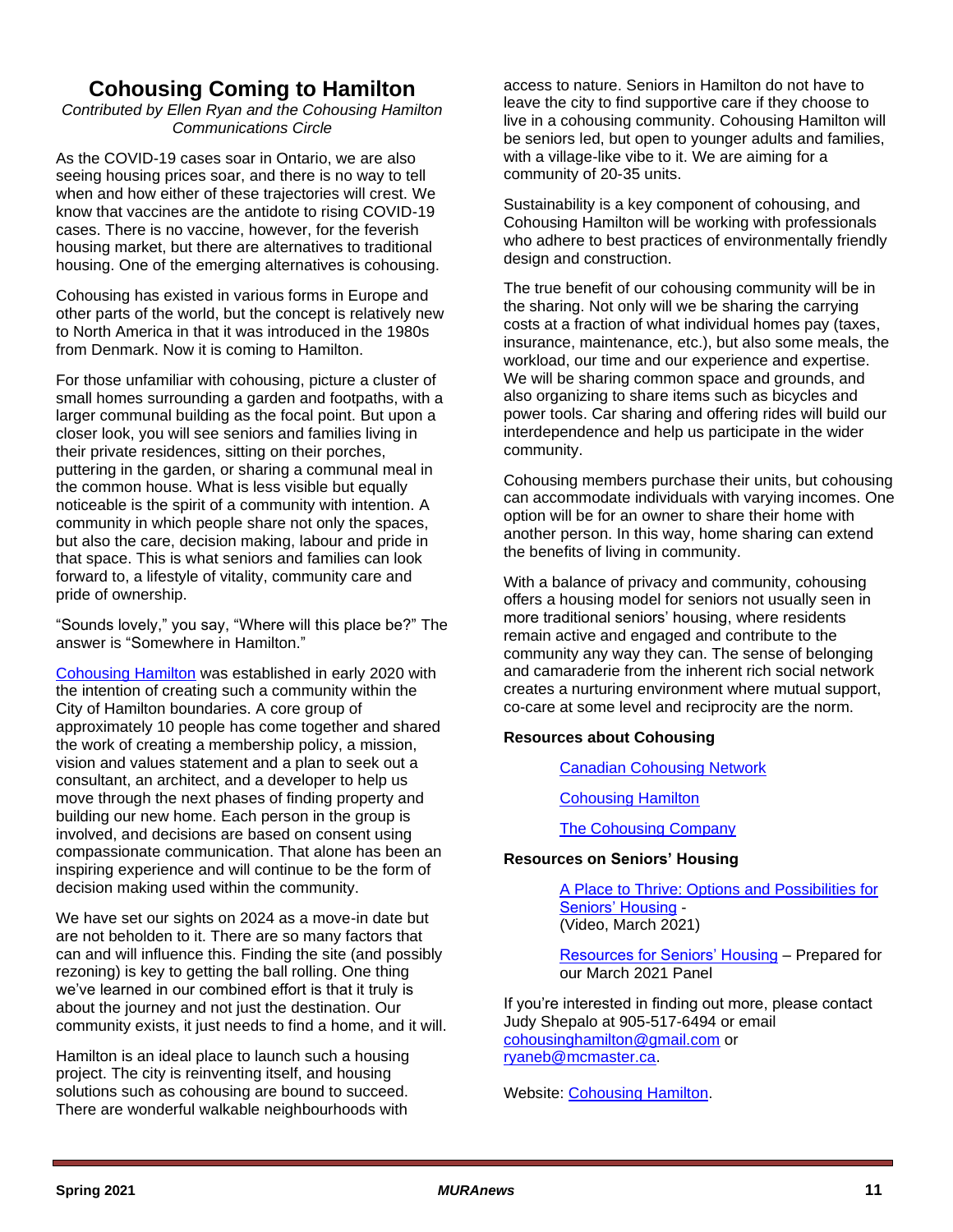# **The Period Promise Campaign Donations Accepted until May 28**

*Contributed by Rosemary Viola, Chairperson, Unifor 5555 Retired Workers Chapter*

For the past few years in March, United Way Halton & Hamilton has led a local "*Tampon Tuesday*" initiative, a drive to collect and distribute donated menstrual products for people in need. Now operating locally as Period Promise, organizers and supporters continue to collect and distribute donations, while advocating for free menstrual products in common spaces. Periods are a fact of life: Menstruation products are a basic necessity, but if you're living in poverty – or vulnerable in other ways – access to tampons, pads, cups, or menstrual underwear, can be challenging. Periods don't stop for pandemics. The pandemic has worsened period poverty for vulnerable populations with more people having to choose between menstrual hygiene products and other essentials, like food. Lack of access to public washrooms, school closures and other pandemic-related barriers make it even more difficult for people who menstruate to access the products they need. The Period Promise campaign by United Way mobilizes local citizens to be a part of the solution. Community members, like you, can make a contribution to the Period Promise campaign through the [United Way website.](https://give.unitedway.ca/donate/WHAMIL) In the note section you can indicate the contribution is to go towards the *Period Promise Campaign*. The Campaign runs until Menstrual Hygiene Day on May 28.



# **CURAC Discounts and Affinity Agreements**

CURAC has negotiated discounts and affinity agreements with providers of various types of group insurance. All MURA members qualify for these discounted rates through MURA's membership in CURAC. Here is a short summary, adapted from CURAC's web site:

- **Home and Auto Insurance: Where provincial laws** allow, **Economical** offers auto and home insurance at advantageous rates. Visit [Economical Car and](https://curac.ca/members-benefits/economical-ha-e/)  [Home Insurance](https://curac.ca/members-benefits/economical-ha-e/) for more information.
- **Extended Health Benefit Insurance**: The **Retired Teachers of Ontario (RTO/ERO)** plan is one which might be of interest to members who are seeking to purchase new extended health benefit insurance, transfer to a new plan, or add to their existing insurance. CURAC members who are currently in a group health benefits plan will be accepted as members of the RTO plan with no medical questionnaire. Those with no current extended health benefits plan will need to complete a questionnaire to be assessed for acceptance. Visit [Extended Health Benefit Insurance](https://curac.ca/members-benefits/rto-health/) for more information.
- **Travel insurance -- Emergency medical & trip cancellation / interruption**:
	- The Johnson Inc. **MEDOC** insurance plan provides competitive travel/trip cancellation insurance and emergency

medical insurance, with rates varying by age and medical condition.

- For those who already have out-of-province medical insurance, Johnson Inc. offers stand-alone trip cancellation/interruption insurance. Extended family members or friends of CURAC members are also eligible. This insurance may be attractive to individuals who have existing trip cancellation/interruption insurance with lower limits than they would like.
- Visit [Trip Cancellation/Interruption Insurance](https://curac.ca/members-benefits/tc-ti/) for more information on both these options.
- **Pet Care Insurance: PetSecure** offers pet insurance at advantageous rates. **PetSecure** is a member company of **Economical**. Visit [Pet](https://curac.ca/members-benefits/economical-pet/)  [Care Insurance](https://curac.ca/members-benefits/economical-pet/) for more information.

Who called you a bad dog? Point them out. I will end them ...



*courtesy of Humour is Contagious*